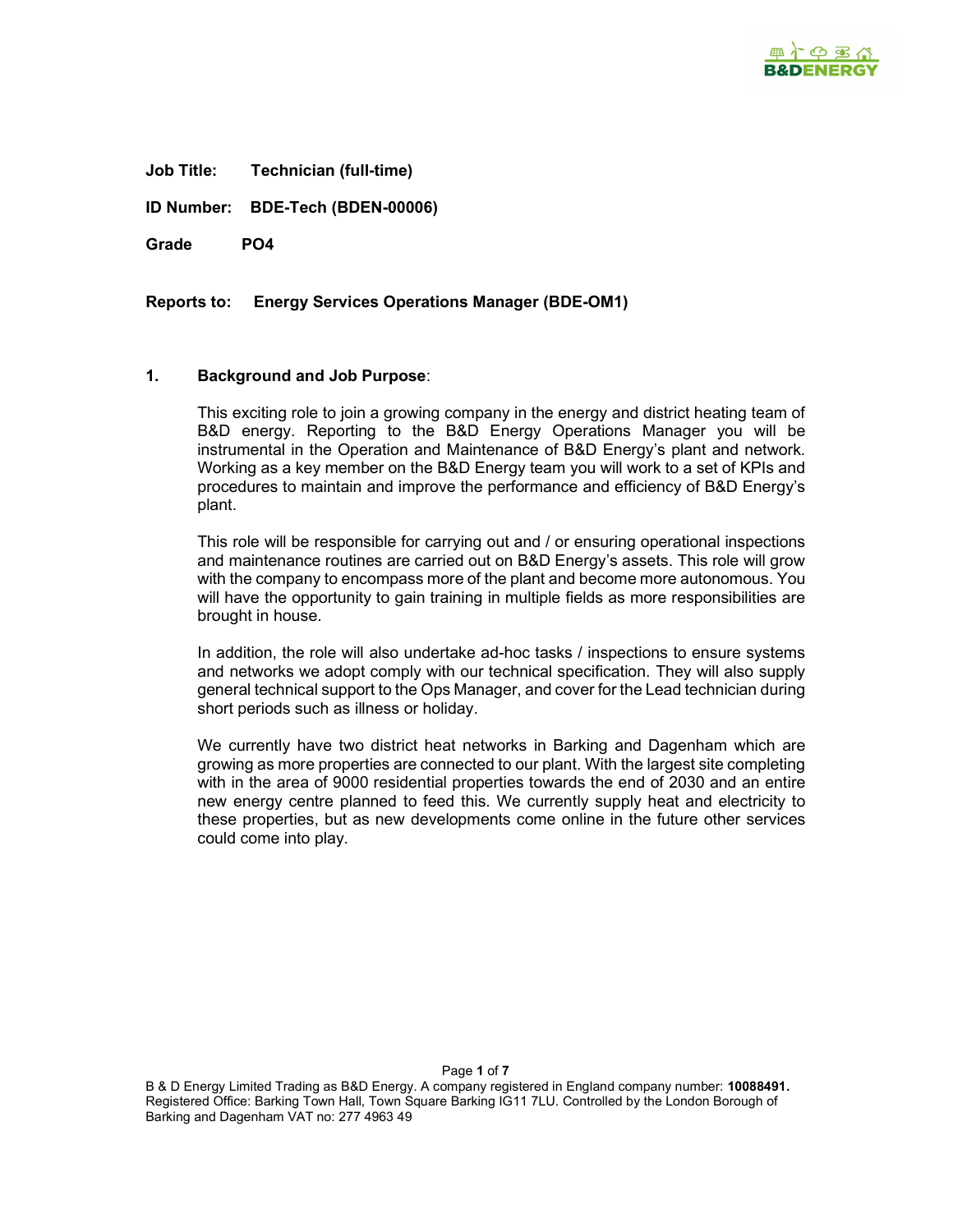

## 2. Specific Accountabilities of the Role

- a) Meet or better all Health, Safety, Quality and Environmental targets.
- b) Produce Risk Assessments and Method Statement (RAMS) when required.
- c) Carry out plant isolations.
- d) Maintenance responsibility for all mechanical, electrical and building management system (BMS) employed within the BD Energy system
- e) Carry out reactive maintenance when required by plant priorities.
- f) Complete plant improvement projects as time allows.
- g) Pump overhauls, valve and pipework repairs, fixing leaks, HIU servicing, fault finding, boiler checks, water treatment / temperature monitoring and constantly look for ways to reduce the overall cost of the production.
- h) Liaise with contractors to complete work safely.
- i) Administer and review Computer Maintenance Management System CMMS for historical trend & reliability analysis, and in order to maintain accurate inventories.
- j) Provide where necessary out of core hours call out cover for customers following the appropriate training and assessment.
- k) Undertake RCA on component failures, generating and implementing modifications & improvements to address reliability and performance issues within the plant.
- l) Provide cost estimates for improvement projects and generate capital requests for these projects.
- m) Participate in capital projects at all stages of implementation through to commissioning including pre-delivery inspections & installation of new plant for
- n) area of responsibility.
- o) Performance against job specific Standard Operating Procedures (SOP's)
- p) Support the improvement of the Integrated Management System (IMS) as required.
- q) Any other reasonable tasks requested by the BDOM.

Page 2 of 7

B & D Energy Limited Trading as B&D Energy. A company registered in England company number: 10088491. Registered Office: Barking Town Hall, Town Square Barking IG11 7LU. Controlled by the London Borough of Barking and Dagenham VAT no: 277 4963 49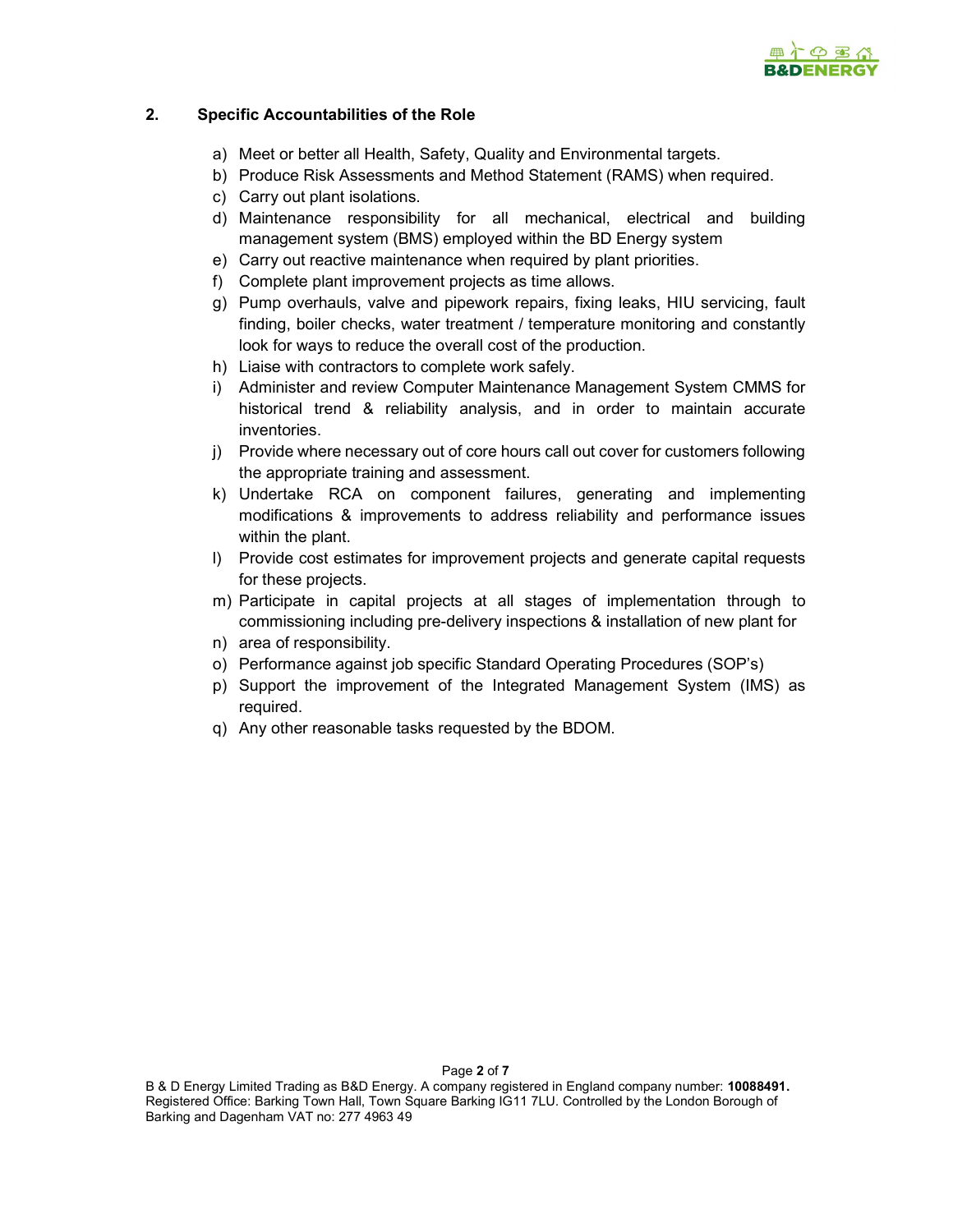

### 3. GENERAL CONDITIONS

#### General Accountabilities and Responsibilities

#### **Confidentiality**

The post holder will be expected to maintain the complete confidentiality of all material and information to which they have access and process.

#### Data Protection

The post holder must obtain, process and/or use information held on a computer in a fair and lawful way: to hold data only for the specified, registered purposes and to use or disclose data only to lawful persons or organisations as instructed.

#### Corporate Governance

The post holder must at all times act honestly and openly and comply with relevant corporate governance requirements, company law, employment legislation, standards of business conduct, codes of openness and accountability and other statutory requirements.

#### Equal Opportunities

To ensure that all duties of this post are carried out so that they conform to good equal opportunities practice in line with the organisation's Equality & Diversity related policies. The post holder should ensure their actions support equality and diversity at all times and adhere to the legal requirements of the Equality Act 2010 and all other Equalities legislation as it is enacted.

#### Health & Safety

Under the Health & Safety at Work Act (1974), it is the responsibility of individual employees at every level to take care of their own health and safety and that of others who may be affected by their acts at work. This includes co-operating with the organisation and colleagues in complying with health and safety obligations to maintain a safe environment and particularly by reporting promptly any defects, risks, or potential hazards.

This job description is not meant to be exhaustive. It describes the main duties and responsibilities of the post. It may be subject to change in light of developing organisational and service needs and wherever possible change will follow consultation with the post holder.

Page 3 of 7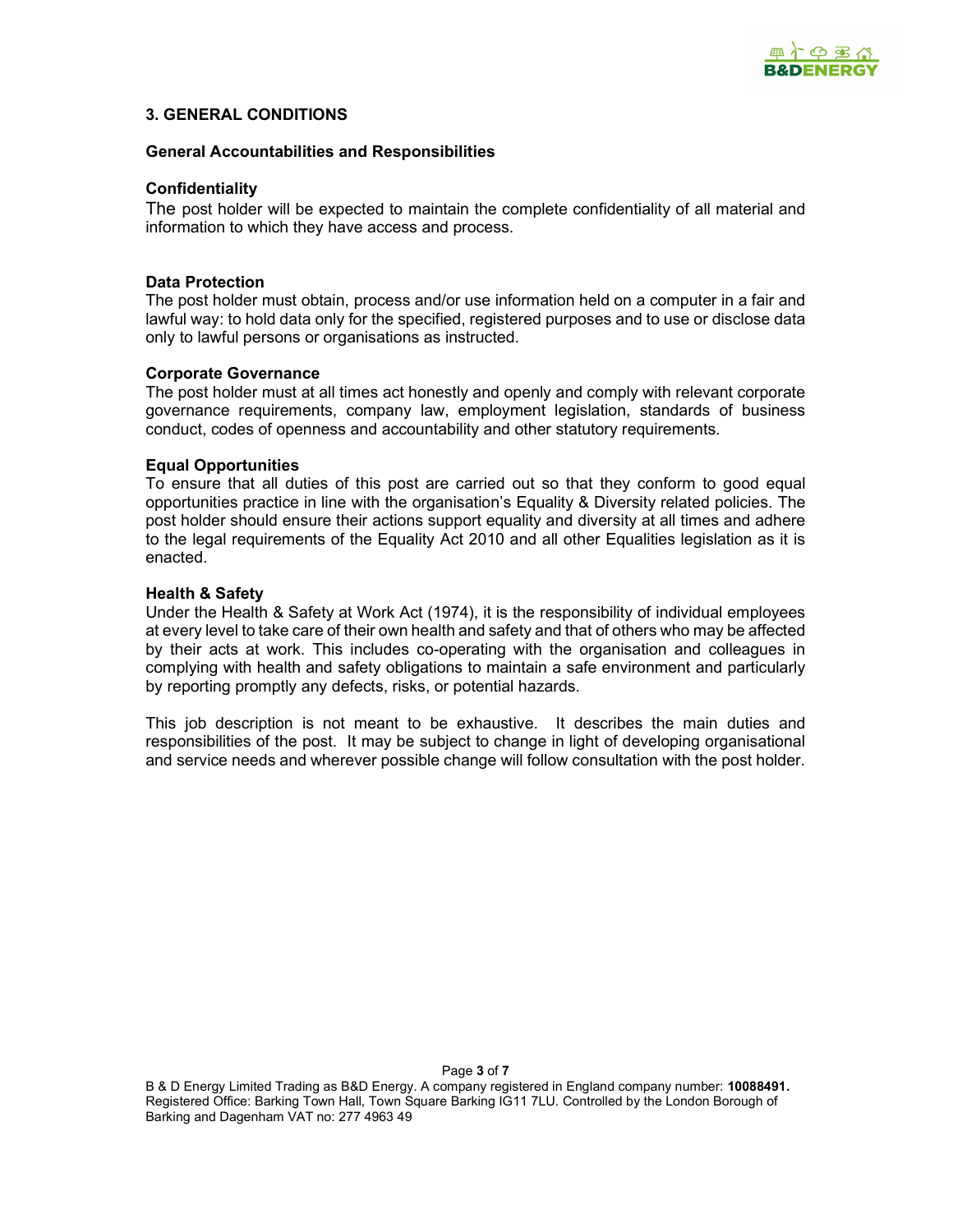

## 3. Expected Experience and Qualifications

Holding at least a recognised and registered craft apprenticeship or other approved training and have at least 3 years relevant experience having demonstrated high versatility and flexibility.

The individual should hold ISOH Managing Safely qualification, training can be given.

They must also be able to write technical reports and have a working knowledge of Excel. .

You will be expected to attend further training courses as necessary.

Experience of district heat networks is desirable.

Experience of pumps and pressurisation units would be very valuable.

Experience with HIUs would be valuable, however training would be given.

| Job Description Agreement                             |  |  |  |  |  |  |  |
|-------------------------------------------------------|--|--|--|--|--|--|--|
|                                                       |  |  |  |  |  |  |  |
| Signed ……………………………………………………………(Job Holder)  Date ………… |  |  |  |  |  |  |  |
|                                                       |  |  |  |  |  |  |  |

Last reviewed: Evaluation No

.

B & D Energy Limited Trading as B&D Energy. A company registered in England company number: 10088491. Registered Office: Barking Town Hall, Town Square Barking IG11 7LU. Controlled by the London Borough of Barking and Dagenham VAT no: 277 4963 49

Page 4 of 7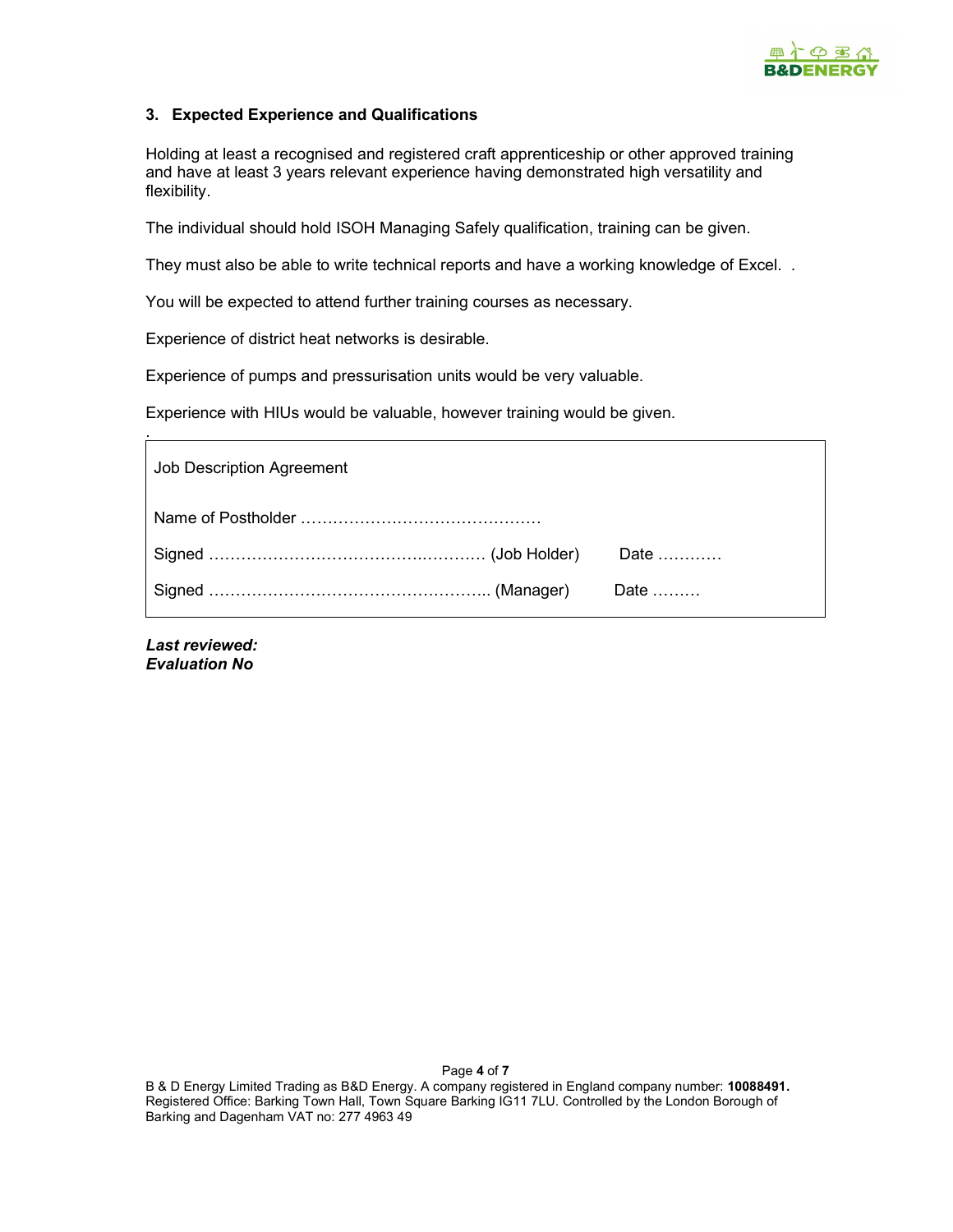

# Person Specification

| ∣ Post Title    | Lead Technician | Grade          | ТВС    |
|-----------------|-----------------|----------------|--------|
| Section,        | B & D Energy    | Date of Person | 18 May |
| <b>Division</b> |                 | Specification  | 2021   |

|                                                                          | <b>Job Requirements</b>                                                                                                                                    | Es<br>sen<br>tial<br>Crit<br>eri<br>a | <b>Meth</b><br>od of<br>Asse<br>ssme<br>nt | <b>Job Requirements</b>                                         |                                                                                                                                                     | Es<br>sen<br>tial<br>Crit<br>eri<br>a | <b>Meth</b><br>od of<br><b>Asse</b><br>ssme<br>nt |
|--------------------------------------------------------------------------|------------------------------------------------------------------------------------------------------------------------------------------------------------|---------------------------------------|--------------------------------------------|-----------------------------------------------------------------|-----------------------------------------------------------------------------------------------------------------------------------------------------|---------------------------------------|---------------------------------------------------|
| <b>Educatio</b><br>n,<br><b>Training</b><br>and<br>Qualifica<br>tions    | A level 3<br>engineering skills<br>apprenticeship,<br>ideally in either<br>building<br>management<br>systems, electrical,<br>or mechanical<br>engineering. | E.                                    | AF <sub>1</sub>                            | Knowle<br>dge,<br><b>Skills</b><br>and<br><b>Experie</b><br>nce | Demonstrable<br>working<br>knowledge of<br>Excel, BMS,<br>and CMMS,<br>ideally have at<br>least a basic<br>proficiency in<br>the use of<br>AutoCAD. | E.                                    | AF2/l                                             |
|                                                                          | Ongoing<br>commitment to<br>continuous<br>professional training<br>and self-<br>development                                                                | E                                     | I                                          |                                                                 | Experience of<br>working in the<br>district energy<br>sector or<br>similar in an<br>operations, and<br>$/$ or<br>maintenance<br>role.               | E                                     | AF3/l                                             |
|                                                                          |                                                                                                                                                            |                                       |                                            |                                                                 | Experience<br>and successful<br>track record of<br>resolving<br>reactive<br>maintenance<br>and operational<br>issues.                               | E.                                    | AF4/1                                             |
| Commun<br>ication,<br><b>Contacts</b><br>and<br><b>Relation</b><br>ships | Ability to accurately<br>record operational<br>and maintenance<br>activities, ensuring<br>we get to the root<br>cause of problems                          | Е                                     |                                            | <b>Equaliti</b><br>es and<br><b>Diversit</b><br>у               | Positive<br>attitude to<br>diversity<br>incorporating<br>commitment in                                                                              | Е                                     |                                                   |

Page 5 of 7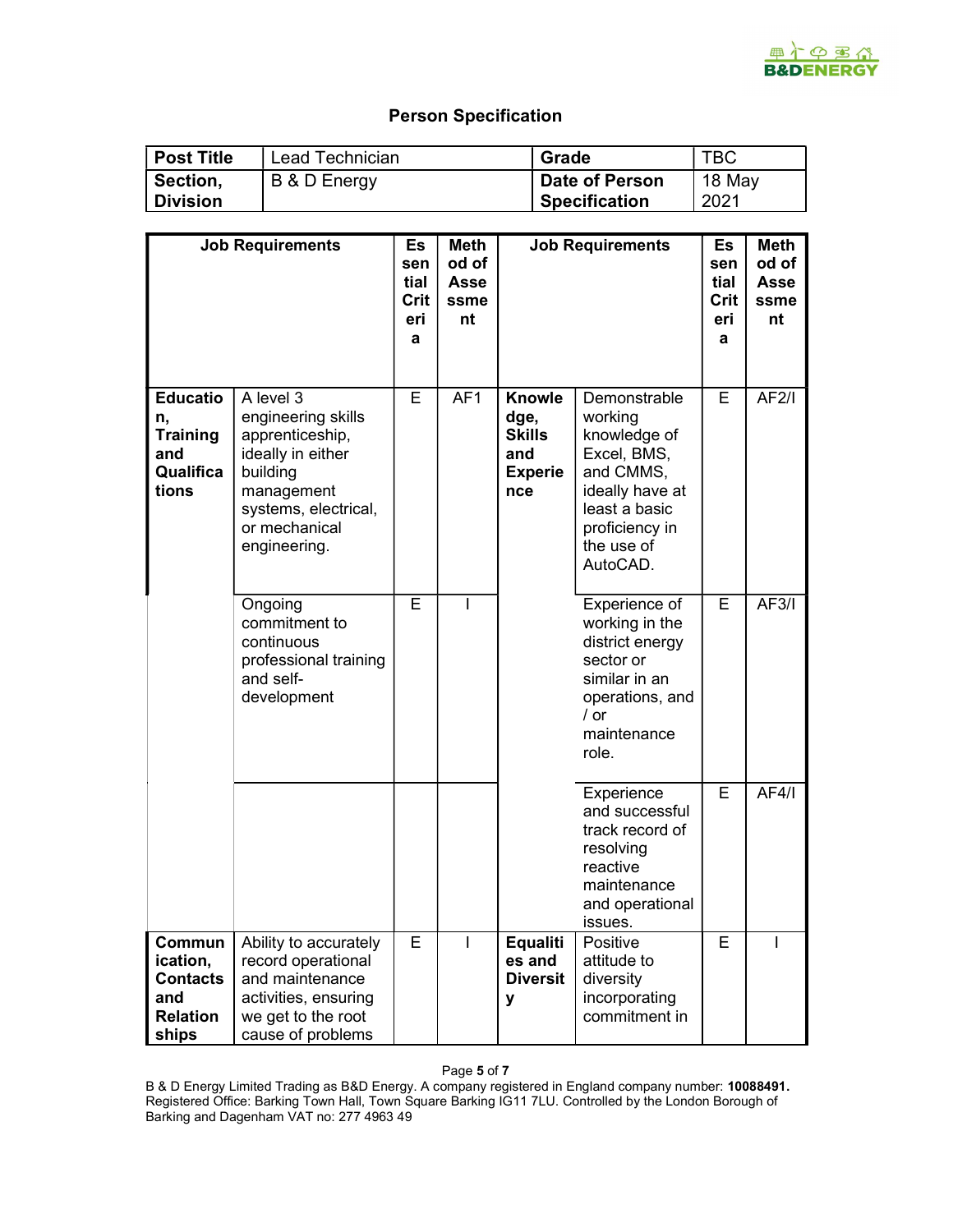

|                                                                      | and prevent them<br>from reoccurring.<br>Ability to relate to<br>new starters and to<br>communicate ideas,<br>and monitor the<br>standard of their<br>work. Giving<br>support where<br>necessary. |   |                                |                                                                                           | relationships<br>and work tasks                                           |   |       |
|----------------------------------------------------------------------|---------------------------------------------------------------------------------------------------------------------------------------------------------------------------------------------------|---|--------------------------------|-------------------------------------------------------------------------------------------|---------------------------------------------------------------------------|---|-------|
|                                                                      | Ability to write<br>reports which can<br>be presented at<br><b>Board level</b>                                                                                                                    | E | I                              |                                                                                           |                                                                           |   |       |
|                                                                      | Demonstrable<br><b>Interpersonal Skills</b><br>understand a<br>customers<br>problems and<br>helping them to<br>resolve the issue.                                                                 | E | I                              |                                                                                           |                                                                           |   |       |
| <b>Creativit</b><br>y and<br><b>Innovati</b><br>on                   | Be capable of<br>rapidly grasping<br>concepts and<br>presenting ideas                                                                                                                             | E | AF5/1                          | <b>Resour</b><br>ces,<br>data<br>protecti<br>on and<br>informa<br>tion<br>govern<br>ance. |                                                                           |   |       |
| <b>Supervis</b><br>ion/<br><b>Manage</b><br>ment of<br><b>People</b> | Must be capable of<br>supervising specific<br>tasks and jobs<br>which are<br>undertaken by<br>contractors.                                                                                        | E | AF5/1                          | <b>Work</b><br>Deman<br>ds and<br><b>Decisio</b><br>ns                                    | Ability to<br>organise and<br>prioritise your<br>own time and<br>schedule | Е | AF6/1 |
| <b>Drive</b><br><b>Values</b>                                        | <b>Deliver</b><br>Accepts responsibility<br>for own work, and<br>keeps others advised<br>of progress.                                                                                             |   | AFV1<br>$\sqrt{ }$             |                                                                                           |                                                                           |   |       |
|                                                                      | Respond<br>Collects and makes<br>use of feedback to<br>develop and<br>improve services.                                                                                                           |   | AFV <sub>2</sub><br>$\sqrt{ }$ |                                                                                           |                                                                           |   |       |
|                                                                      | <b>Inspire</b>                                                                                                                                                                                    | E | I                              |                                                                                           |                                                                           |   |       |

Page 6 of 7